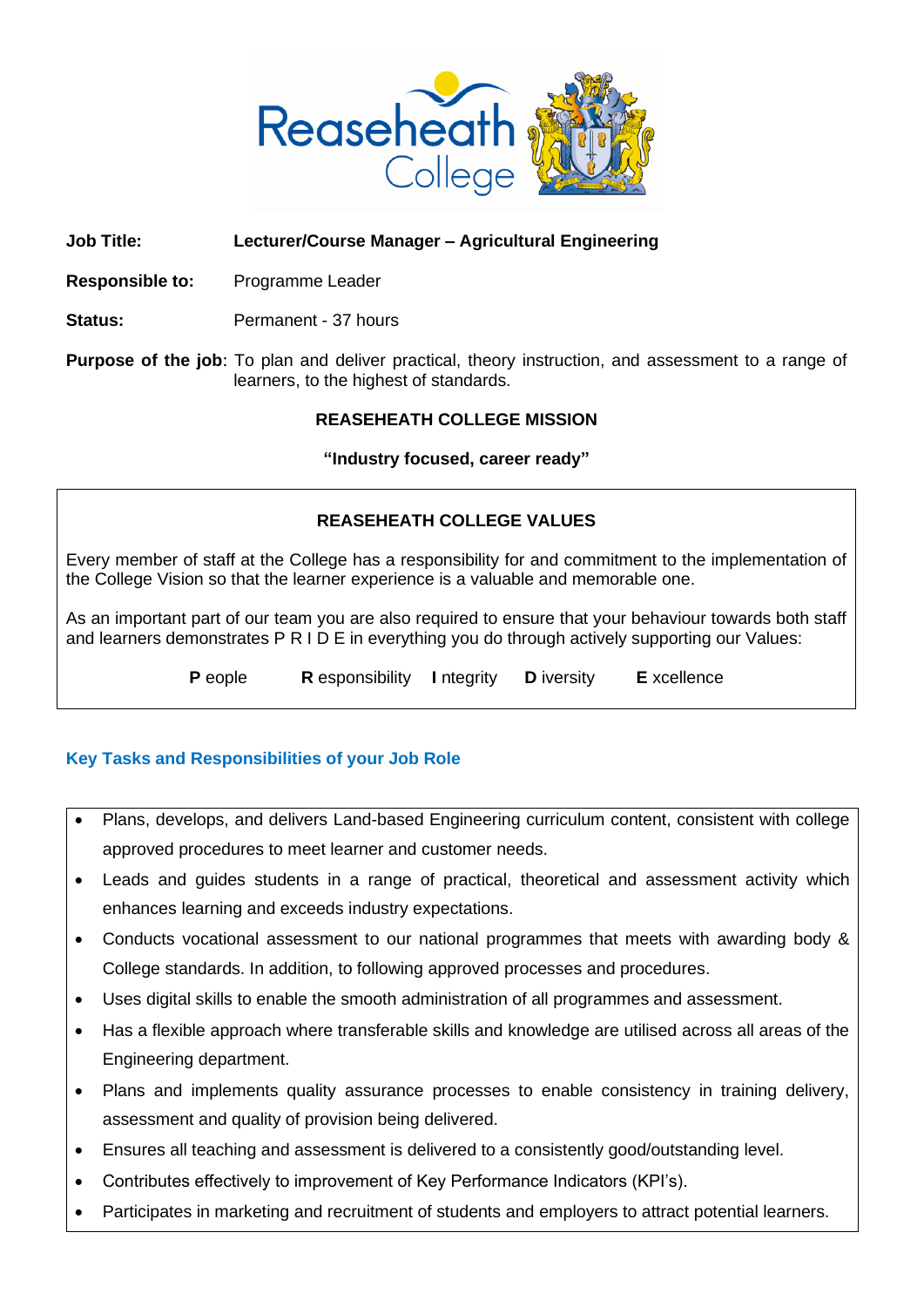- Works closely with internal delivery partners to ensure the customer has the best experience possible.
- Builds relationships with industry and associated stakeholders to enhance the reputation of the College and maximise income streams.
- Adheres to the high standards laid out by the college in respect of health and safety, equality and diversity, safeguarding and child protection matters.
- Contributes to a high performing team within the Engineering curriculum area which ensures accountability and clarity of objectives. Therefore, utilising and developing the skills, knowledge, and competencies of all staff members.
- Always conducts themselves in professional manner.
- Participates fully in personal professional development following appraisal of individual needs using knowledge and skills to develop teaching practice.
- Establishes effective working relationships with all interdependent areas of the College and industry, to support co-operative partnership working that facilitates the learner experience.
- Utilises, maintains, and develops the learning resources fully and effectively to enhance learner experience and employability.
- Optimises the use of college resources to deliver industry standard training.
- Aids the management team in the acquisition of resources to aid in delivery of all programmes.
- Works with the Curriculum Area Manager/Head of Department to ensure effective and efficient use of departmental budgets.
- Identifies cost effective methods of course delivery to ensure decisions are made with full consideration of the budgetary impact.
- Participates in full cost provision promoting the programmes available.

# **PLEASE NOTE**

Reaseheath is an education establishment within an ever-changing service, and all staff are expected to participate constructively in the Colleges activities and adopt a flexible approach to their work.

Your job description will be reviewed during your annual Performance Development Review and will be varied in the light of the changing business needs of the College.

The job description is not intended to be exhaustive and is only indicative of the nature and level of the responsibilities associated with the post at the date it was drawn up. Your duties may vary from time to time without changing the general character of the post or the level of responsibility. Such variations are a common occurrence and cannot of themselves justify a reconsideration of the terms and conditions of employment associated with the post.

Please note this role constitutes 'regulated activity' as defined by the Protection of Freedom Act 2012. The successful candidate will therefore be required to undertake an enhanced DBS with barred list information prior to starting employment.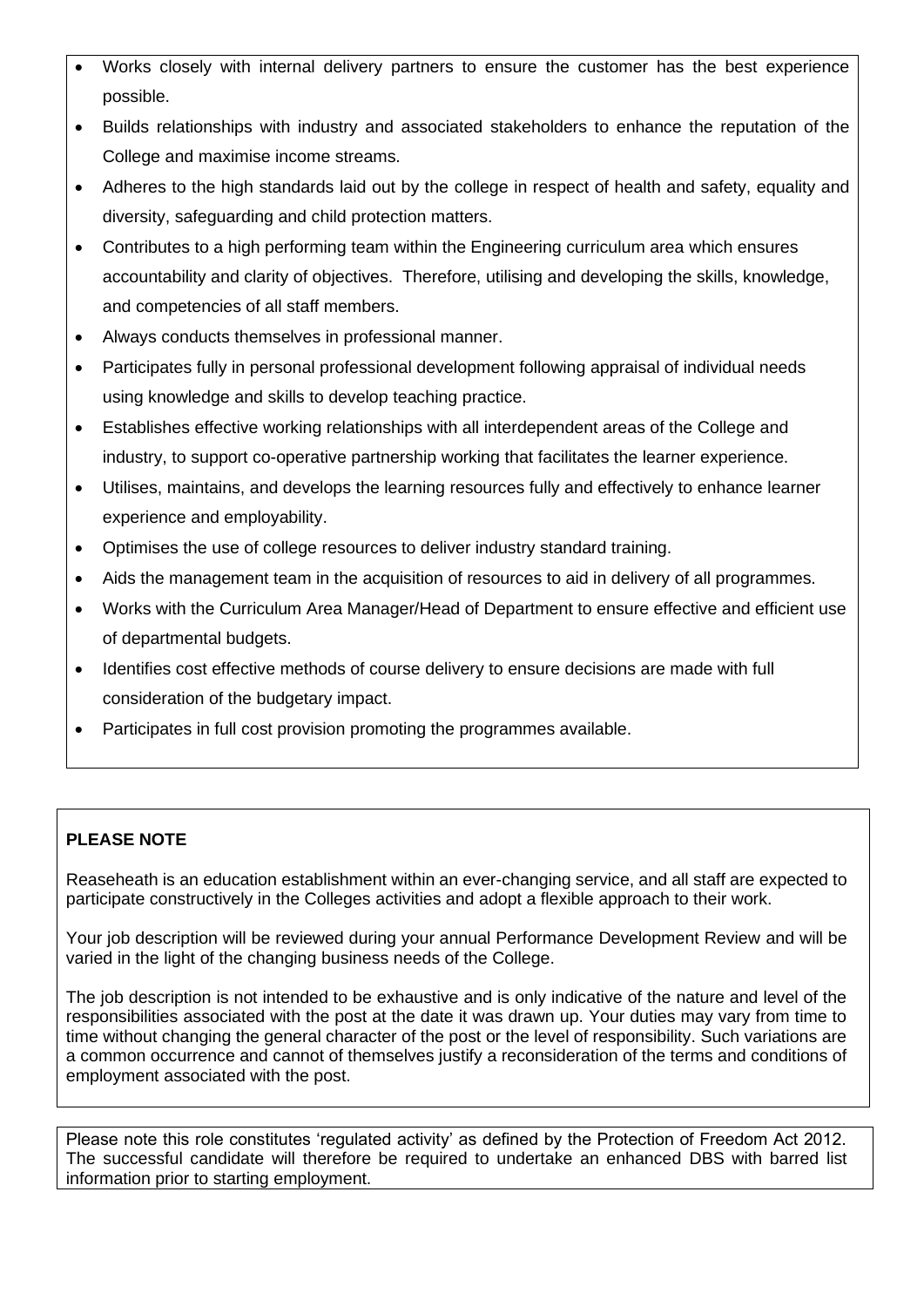

# **Person Specification**

## **Job Title: Lecturer/Course Manager**

| Knowledge, Skills & Experience                                                                                                                                                            | <b>Essential</b> /<br><b>Desirable</b><br>(E/D) |
|-------------------------------------------------------------------------------------------------------------------------------------------------------------------------------------------|-------------------------------------------------|
| Minimum Level 3 qualification within the vocational area.<br>$\bullet$                                                                                                                    | Е                                               |
| A relevant teaching qualification (or willingness to work towards one).                                                                                                                   | Е                                               |
| Assessor award qualification (or willingness to work towards one).                                                                                                                        | D                                               |
| A relevant Internal Verifier's qualification (or willingness to work towards<br>$\bullet$<br>one).                                                                                        | D                                               |
| Level 2 Maths & English or equivalent.                                                                                                                                                    | Е                                               |
| Experience of delivering vocational training.                                                                                                                                             | D                                               |
| Experience in vocational assessment.                                                                                                                                                      | D                                               |
| A period of relevant and successful time, within the vocational area<br>$\bullet$<br>focusing on agricultural engineering, engines, welding and fabrication,<br>and machinery technology. | D                                               |
| Digital skills in MS office Applications.                                                                                                                                                 | E                                               |
| Demonstrable evidence of Continuous Professional Development                                                                                                                              | E                                               |
| Knowledge of assessment and Internal Quality Assessment processes in<br>line with awarding body and College requirements                                                                  | D                                               |
| Demonstrate an understanding of the high standards required in respect<br>$\bullet$<br>of health and safety, equality, and diversity, safeguarding and child<br>protection.               | D                                               |
| Ability to build relationships within the industry to forward our reputation<br>and business opportunities.                                                                               | D                                               |
| Ability to act in a professional manner and in line with the organisations<br>$\bullet$<br>policies and procedures.                                                                       | Е                                               |
| Ability to communicate and negotiate effectively with individuals at all<br>$\bullet$<br>levels including students, parents, colleagues, and the wider industry.                          | E                                               |
| Technically competent with the desire to develop inspirational and<br>innovative teaching and learning ability.                                                                           | Е                                               |